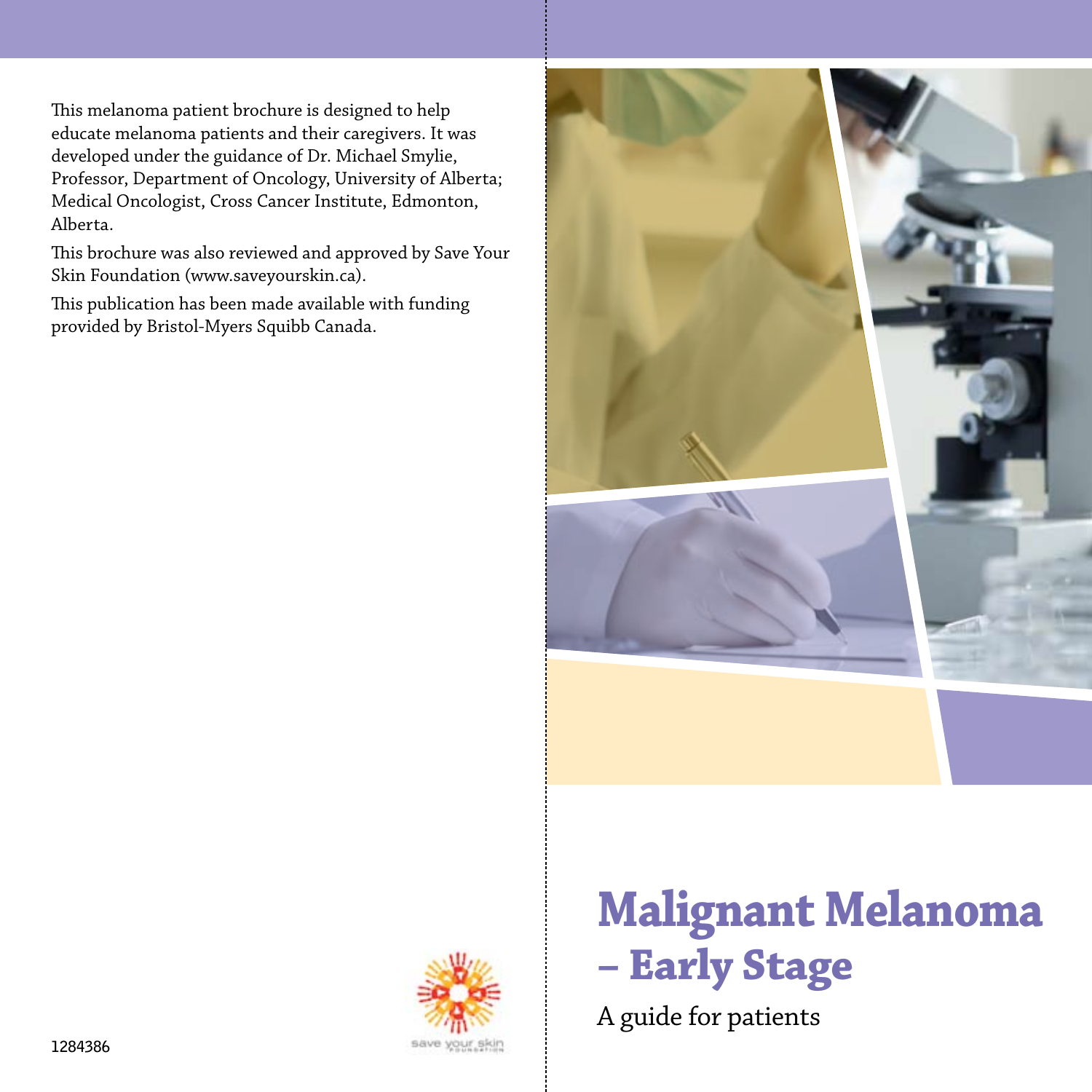

# **Contents**

| Follow-up and monitoring  13 |
|------------------------------|
|                              |
|                              |
|                              |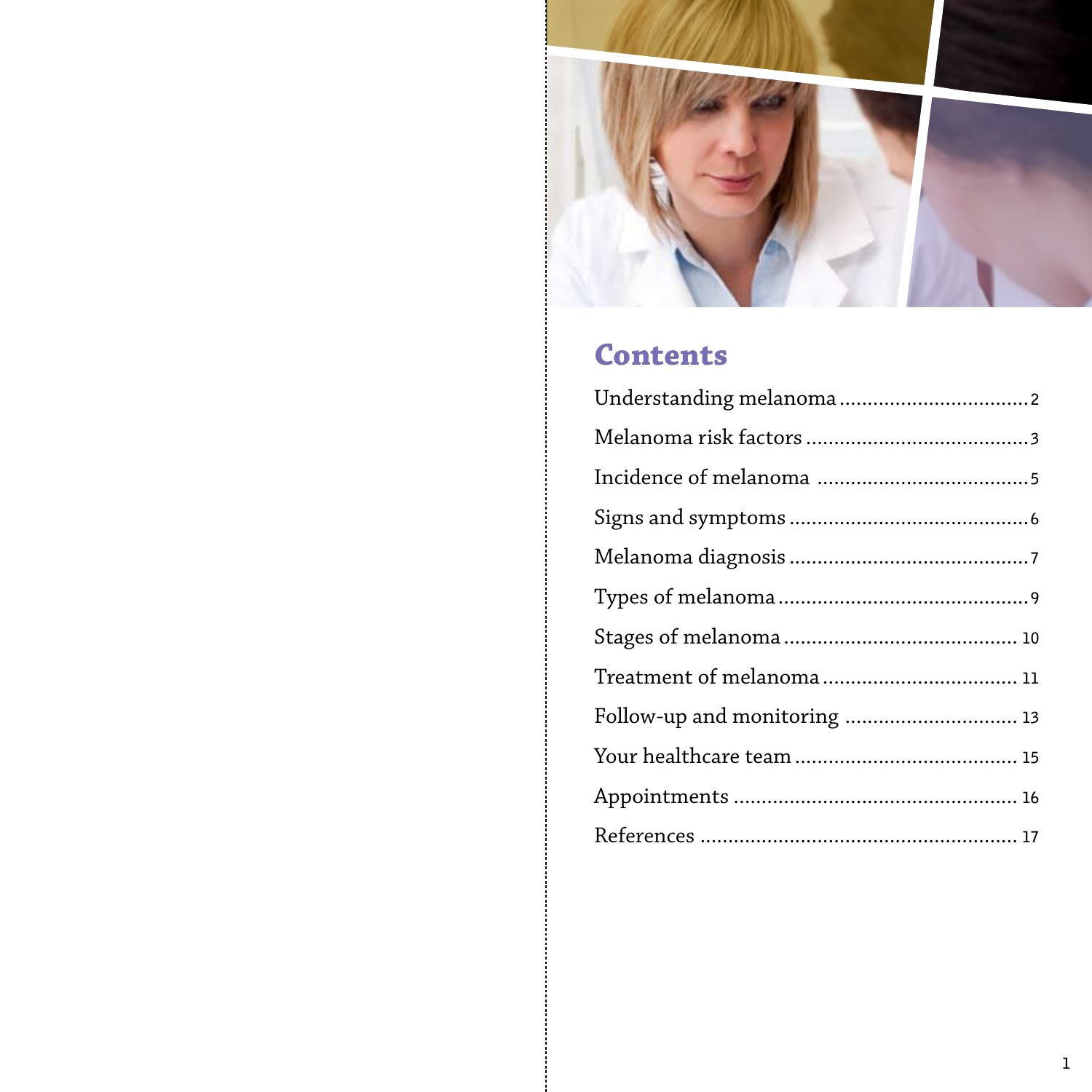# **Understanding Melanoma**

*Melanoma* is a type of cancer. Most often, melanoma starts in the skin. To understand melanoma, it is useful to know a little bit about the skin.

### **The skin**

The skin is the largest organ of the body. Skin has many functions:

- It protects the organs and tissues of the body
- It helps control body temperature
- It makes vitamin D
- It stores fat and water.



### **Skin cancer**

There are three kinds of skin cancer. Each one develops from a different type of skin cell in the top layer of the skin:

- *Squamous cell carcinoma* develops from squamous cells.
- *Basal cell carcinoma* develops from basal cells.
- *Melanoma* develops from *melanocytes*.

### *Melanocytes*

Melanocytes make *melanin*. This pigment gives colour to the skin, hair, and eyes. When skin is exposed to the sun, melanocytes make more melanin. This is how the skin tans. A *nevus*, or mole, is a group of melanocytes.



# **Melanoma Risk Factors**

Most people with melanoma have at least one risk factor for the disease. But some people with melanoma have no risk factors. Risk factors for melanoma are listed below.

### *Ultraviolet (UV) rays*

The sun, sun lamps, and tanning beds all produce ultraviolet (UV) rays. UV rays increase the risk of all skin cancers. Bad sunburns during childhood increase the risk of melanoma. UV exposure is the most important melanoma risk factor. People who spend a lot of time outdoors have an increased risk of melanoma.

### *Moles (nevi)*

Moles are common, and most people have at least a few moles, or *nevi*. A normal mole is a small, brown spot on the skin (Figure 1). A large number of moles increases the risk of melanoma.



*Figure 1.* A normal mole on the left and an *atypical mole*, or *dysplastic nevus*, on the right.

A *dysplastic nevus*, or atypical mole, is *precancerous* (leading to cancer). Atypical moles increase the risk of melanoma.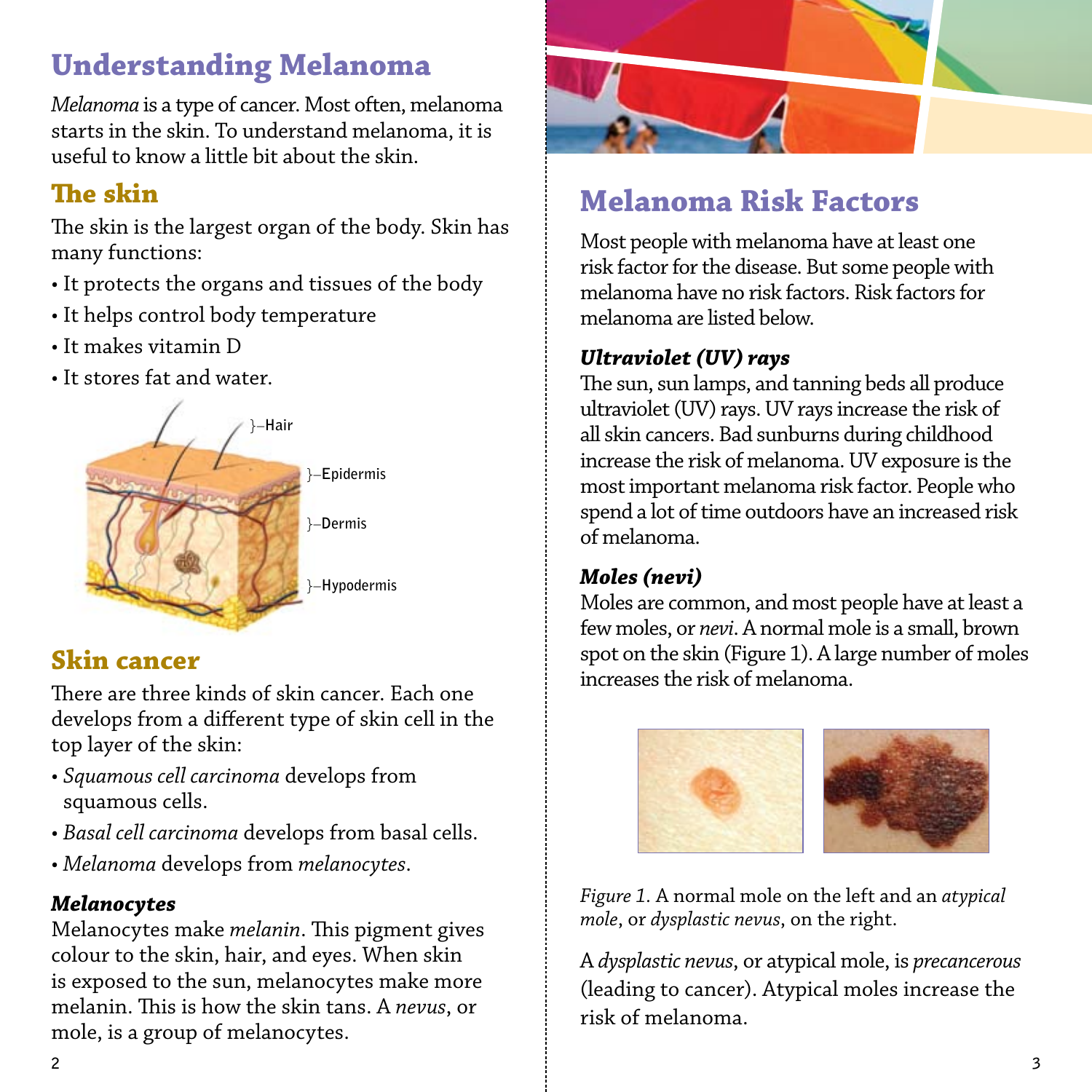#### *Fair skin*

Fair skin burns more easily in the sun than darker skin. Fair skin is a risk factor for melanoma and other skin cancers.

#### *Family history*

Having a close relative (a parent, child, or sibling) with melanoma increases the risk of melanoma by 50%. Having a more distant relative with melanoma also increases melanoma risk, but not as much.

#### *Personal history*

A history of *any* skin cancer increases melanoma risk.

#### *Weakened immune system*

A weakened immune system increases melanoma risk. Some diseases – like AIDS and cancer – also weaken the immune system. Medications to treat cancer also suppress the immune system.

### **Where melanomas start**

Melanoma develops most often in skin that has been exposed to the sun. However, this cancer can start anywhere there are melanocytes – like the eyes, mouth or vagina. Melanoma can develop in skin with precancerous *lesions* (abnormal cells) and in skin that looks healthy. Melanoma may also occur in skin that has not been exposed to much sunlight, like the palms of the hands and soles of the feet.

#### *How melanomas grow*

Melanomas often grow in a specific way. First, they spread *out* from the centre of the lesion, growing in size. Then, they grow *down*, increasing in thickness. After melanomas have grown far enough down, they gain the ability to spread, or *metastasize*, within the body. Not all melanomas have a radial growth phase.

# **Incidence of Melanoma**

Melanoma makes up a small fraction of all skin cancers – about one in 20, but cases have increased over the past several decades. In fact, melanoma is rising faster than any other cancer. The incidence doubles every 10 to 20 years. In Canada, the incidence of melanoma almost tripled over approximately 30 years (Figure 2).

This increase is due to earlier diagnosis and to increased sun exposure. Recently, the growth in melanoma has slowed down. Education has increased awareness about skin cancer prevention and avoiding too much sun exposure.



*Figure 2.* The age-standardized incidence of melanoma (1972–2004) in Canada has increased substantially, especially in men.

Melanoma is more common in whites than blacks or Asians. It is more common in whites with light skin than those with dark skin. Melanoma is a little more common in men than women. Melanoma is often diagnosed in people younger than 55 years of age. It is the most common cancer in women 25 to 29 years of age, but it can develop at any age. On average, people are 57 early and the melanoma is diagnosed.<br>
Figure 2. The age-standardized incidence of r<br>
Figure 2. The age-standardized incidence of r<br>
(1972–2004) in Canada has increased subst<br>
especially in men.<br>
Melanoma is more common in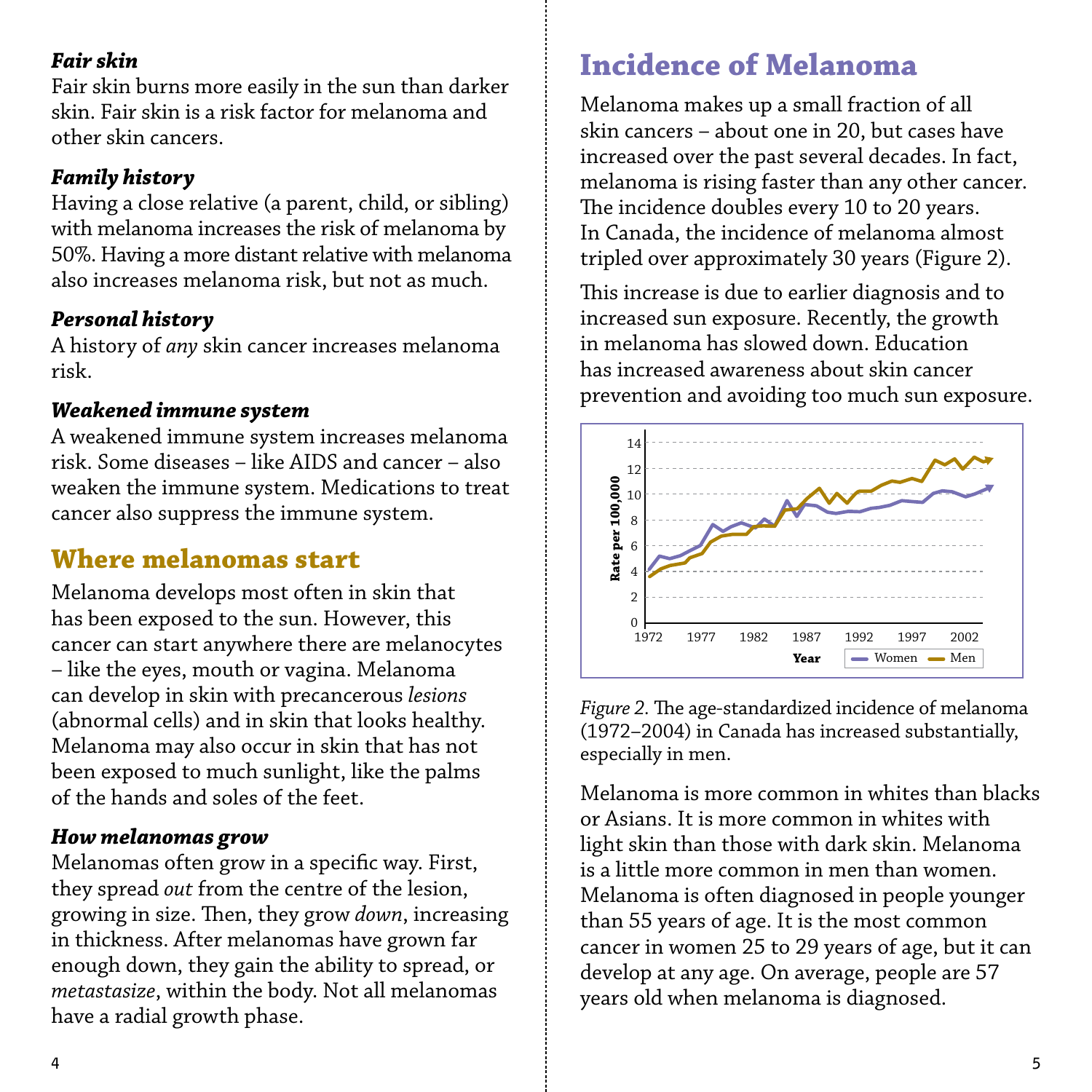# **Signs and Symptoms**

Melanomas can be very different from each other. But several signs and symptoms may indicate melanoma.

# **New mole or growth**

The first sign of melanoma is often a new mole or growth on the skin. The new growth could be a pearly nodule, a mole or a scaly, red patch.

# **Change in a mole**

Melanoma can also begin with a change in a mole that has been there for some time. Changes such as the following could occur with melanoma:

- The surface could become rough or ooze or bleed
- The texture of the mole could become hard or lumpy
- The shape could become lopsided or irregular
- The edge could become uneven or jagged
- The colour could change, or the mole could have more than one colour: black, grey, brown, blue, red, pink, or white
- The size could increase, so the mole becomes larger than the eraser on a pencil

# **Skin lesions**

Skin lesions could be a sign of melanoma:

- A sore that does not heal
- A patch of skin that bleeds or oozes
- Skin that is itchy or swollen
- A lesion that becomes red and bumpy.

Many skin problems may look alike. To diagnose melanoma, your doctor needs to gather more information and perform some tests.



# **Melanoma Diagnosis Diagnosis overview**

Several steps are involved in diagnosing melanoma. Your doctor first takes a medical history and performs a physical examination. If your doctor suspects melanoma, a *biopsy* is the next step. Other tests may be needed if biopsy confirms a melanoma.

# **Diagnosis in detail**

### *History*

A medical history includes a family and personal history of moles and skin cancer.

- *Family history*: About one in 10 people with melanoma have family members with the disease or with many atypical moles.
- *Personal history*: Your doctor needs to know about your history of sun exposure, especially severe burns as a child. It is also important to know about any previous skin cancer and any changes in moles.

#### *Physical examination*

A full-body skin examination is vital. Your doctor may photograph your skin to identify any changes at later appointments. A specialist may use a special microscope with a light called a dermoscope to examine your mole.

*Lymph nodes* are also examined. Lymph nodes are small glands that are part of the immune system. They filter out viruses, bacteria, and abnormal cells and destroy them. If cancer is present in the body, it usually spreads first to the lymph nodes in the area.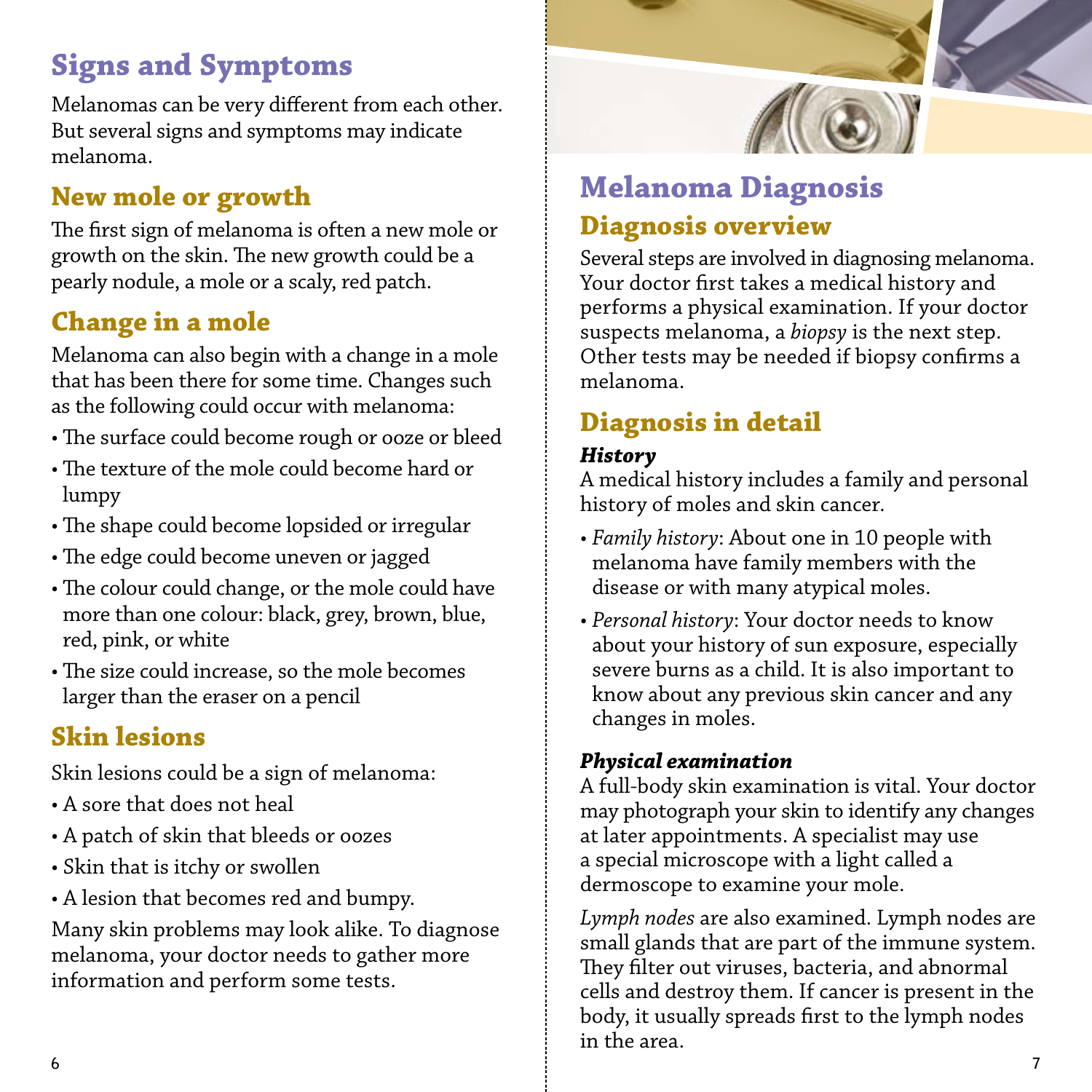#### *Biopsy*

A *biopsy* is the surgical removal of tissue for examination. Biopsy is the only test that can diagnose melanoma. There are two kinds of biopsy: *excisional biopsy* and *incisional biopsy*. An excisional biopsy removes the entire mole or growth. If the growth is large, an incisional biopsy may be used to remove part of the lesion.

Microscopic examination of the tissue can diagnose melanoma and determine its type and *stage*. Melanoma stage describes the tumour size, thickness, and how far it has spread.

#### *Other tests*

Your doctor may perform several other tests if the biopsy results suggest the melanoma may have spread deep into the skin.

- *Lymph node biopsy*: Your doctor may perform a lymph node biopsy to see if the tumour has spread.
- *Imaging studies*: Imaging studies include the familiar x-rays and a *computed tomography scan*, which is usually called a *CT scan*. Your doctor may order the following imaging studies:
	- *Chest x-ray:* This may be performed to confirm that the lungs are free of melanoma.
	- *Abdominal Ultrasound:* Also called ultrasound scanning or sonography, involves using highfrequency sound waves to produce pictures of the organ.
	- *CT scan of the chest /abdomen:* This test may be performed, based on results of the chest x-ray.



# **Types of Melanoma**

There are five different types of melanoma. The melanoma type is determined by microscopic examination of the biopsy sample.

### **Superficial spreading melanoma**

Superficial spreading melanoma makes up about 70% of melanomas of the skin. This type usually develops from an atypical mole and can be found anywhere on the body.

### **Nodular melanoma**

Nodular melanoma makes up about 10-15% of melanomas. This type starts growing down into the skin and spreading quickly.

### **Lentigo maligna melanoma**

Lentigo maligna melanoma makes up about 10-15% of melanomas. This type of melanoma is most often seen on sun-exposed skin, and it is often large.

### **Acral lentiginous melanoma**

Acral lentiginous melanoma occurs as often in black people as in whites. This type quickly grows down into the skin and begins to spread.

### **Mucosal lentiginous melanoma**

Mucosal lentiginous melanoma develops in the lining of the respiratory, gastrointestinal, and genitourinary tracts. It is often seen in the elderly. It is often diagnosed at an advanced stage.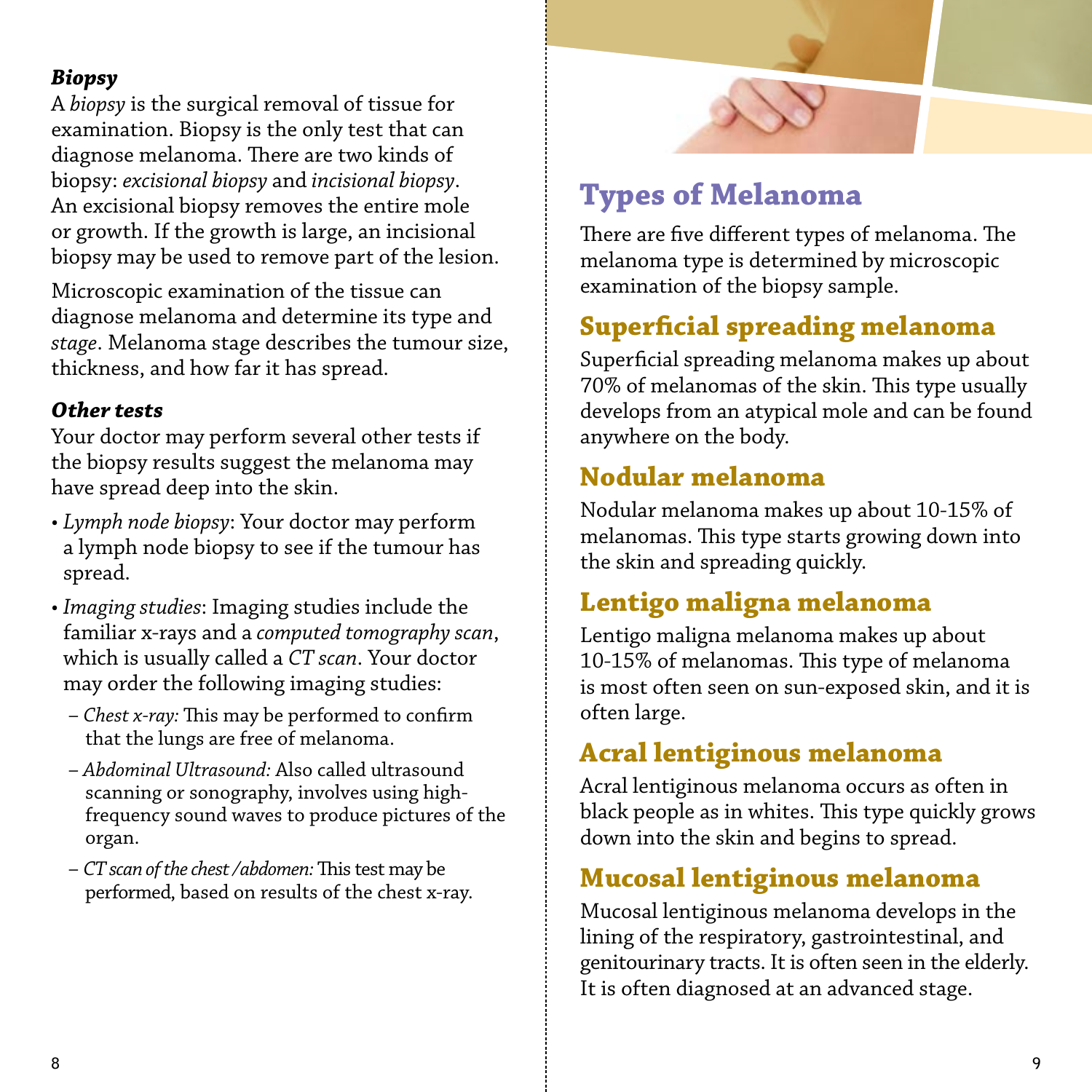# **Stages of Melanoma**

*Staging* is a system of grouping melanomas by size, thickness, and spread. The stage helps decide the best treatment. Melanoma is classified into five stages. *Early melanoma* describes stage 0, I and II melanoma. *Advanced melanoma* refers to stage III and IV melanoma.

| <b>Stage</b>             | <b>Description</b>                                                                                                                                                                                                       |  |  |  |
|--------------------------|--------------------------------------------------------------------------------------------------------------------------------------------------------------------------------------------------------------------------|--|--|--|
| Early melanoma           |                                                                                                                                                                                                                          |  |  |  |
| 0                        | The melanoma is only in the very top layer<br>of the skin. This stage is sometimes called<br><i>in situ</i> cancer.                                                                                                      |  |  |  |
| I                        | The melanoma is in only the surface layers<br>of the skin. It has not spread to nearby<br>lymph nodes.<br>It is smaller than 1 mm, with or without<br>ulceration.<br>0r<br>It is between 1 and 2 mm, without ulceration. |  |  |  |
| $_{\rm II}$              | The melanoma is in only the surface layers<br>of the skin. It has not spread to nearby<br>lymph nodes.<br>It is between 1 and 2 mm, with ulceration.<br>0r<br>It is larger than 2 mm, with or without<br>ulceration.     |  |  |  |
| <b>Advanced melanoma</b> |                                                                                                                                                                                                                          |  |  |  |
| III                      | The melanoma has spread within the skin<br>or to at least one nearby lymph node.                                                                                                                                         |  |  |  |
| IV                       | The melanoma has spread to other skin<br>areas, to distant lymph nodes or to other<br>parts of the body, including internal organs,<br>such as the lung.                                                                 |  |  |  |

# **Treatment of Melanoma**

Even though the number of melanoma cases has increased over the past decades, early diagnosis and treatment have improved the *prognosis*, or outlook, for people with melanoma. The main types of treatment for melanoma are surgery, medical treatment, and radiation therapy.

### **Surgery**

Most early melanomas can be removed using a local anesthetic. If the melanoma is small, it may have been entirely removed during the initial biopsy. In this case, no more surgery is needed.

If the initial biopsy only removed a tissue sample, then a second procedure is required to remove the whole lesion plus a *margin*, or border, of normal tissue around the melanoma. If any lymph nodes near the melanoma are enlarged, all lymph nodes in the region of the lesion are removed.

# **Medical therapy**

In early melanoma, medical therapy may be used to prevent the tumour from recurring. Some patients with thicker, stage II melanomas may benefit from medical therapy. The main types of medical therapy are *chemotherapy* and *biological therapy*.

#### *Chemotherapy*

Chemotherapy drugs kill both cancer cells and normal cells. Chemotherapy side effects are caused by damage to normal cells. Side effects include nausea and vomiting, fatigue, and hair loss. Chemotherapy can also increase the risk of infection for a time after treatment.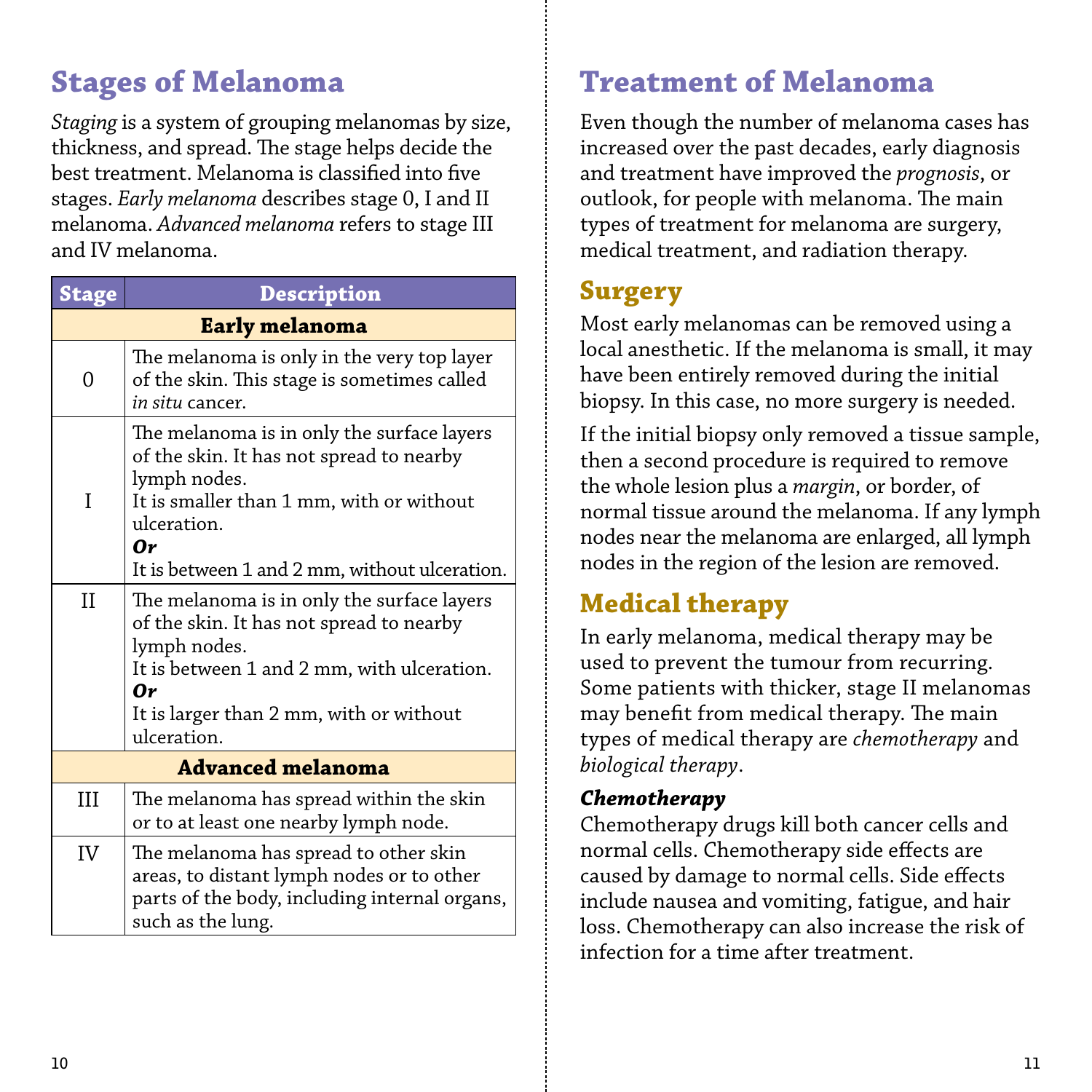

#### *Biological therapy*

Biological therapy is also called *targeted therapy*, because the medication *targets* specific types of cells without damaging normal cells. Sometimes biological therapy is called *immunotherapy*, because the therapy is based on natural immune system chemicals to attack cancer cells. Side effects of biological therapy are often less severe than chemotherapy side effects. Biological therapy side effects may include fever or chills, rashes, or reactions at the injection site.

#### *Radiation therapy*

Radiation therapy damages both normal cells and cancer cells in its path. Side effects depend on the area of the body treated and include skin redness or irritation and fatigue. In early melanoma, radiation may be used after surgery to prevent recurrence.

# **Follow-up and Monitoring**

Follow-up after melanoma treatment depends on the stage of the melanoma. A melanoma diagnosis increases the risk of another melanoma. Therefore, your doctor will perform a full-body skin examination, at least every year, for the rest of your life.

#### *Self-monitoring*

 Your doctor will also teach you how to examine your skin and lymph nodes. You should examine your skin at least monthly. Make sure you check the back of your body. Use a mirror or have someone check for you. Look for changes in moles, any new growths, sores that do not heal, and abnormal areas of skin. Contact your doctor right away if you notice any abnormalities. Your doctor may also recommend that you examine your lymph nodes every month.

A schedule like the following one is followed if you have no signs or symptoms of melanoma. If you do develop new signs or symptoms, your doctor will investigate them and determine appropriate treatment and follow-up based on your test results.

# **Stage 0 (***in situ***)**

Your doctor will perform a full-body skin examination at least every year. You should examine your skin every month.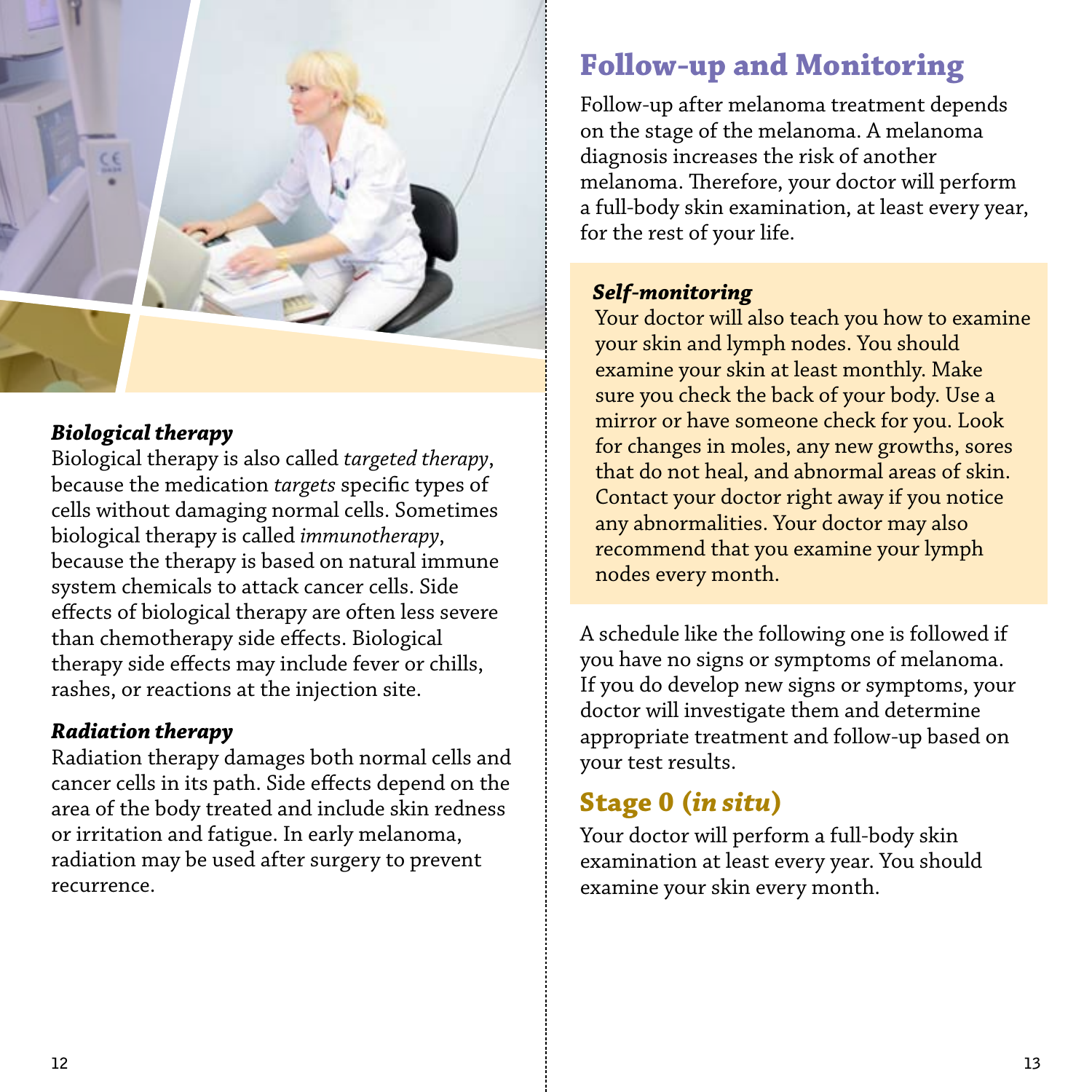### **Stage IA**

Your doctor will see you on the following schedule to take a history and perform a physical examination:

- Every 3 to 12 months for 5 years
- Once a year after that

Also, at least every year, your doctor will perform a full-body skin examination. You should examine your skin and lymph nodes every month.

# **Stage IB, IIA, IIB, IIC**

Your doctor will see you on the following schedule to take a history and perform a physical examination:

- Every 3 to 6 months for 2 years
- Every 3 to 12 months for 2 years
- Once a year after that

Your doctor may decide to perform selected investigations, such as blood tests or imaging studies, every 6 to 12 months, to screen for tumour recurrence or spread. Also, at least every year, your doctor will perform a full-body skin examination. You should examine your skin and lymph nodes every month.



# **Your Healthcare Team**

Record the names and contact information for the members of your healthcare team in the space below to provide a handy reference.

| Oncologist   | Dr.                                     |
|--------------|-----------------------------------------|
|              |                                         |
| Clinic Nurse | Name _________________________          |
| Pharmacist   |                                         |
|              | Social Worker Name ____________________ |
| Psychologist | Name _________________________          |
| Nutritionist |                                         |
| Other        |                                         |
| Other        | Name _________________________          |
| Other        |                                         |